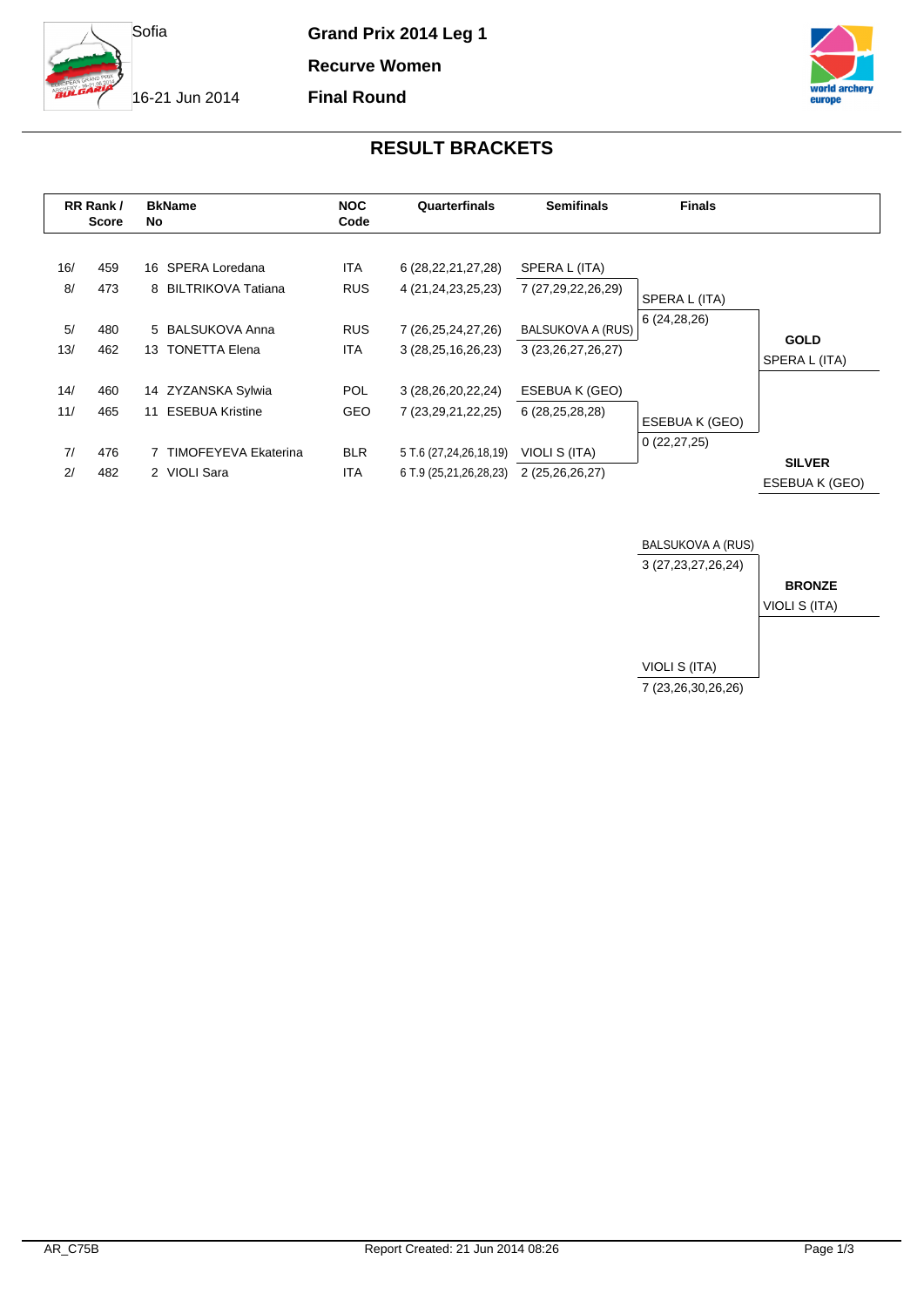

**Grand Prix 2014 Leg 1 Recurve Women**

# **Elimination Round**



### **RESULT BRACKETS**

|            | RR Rank/<br><b>Score</b> | No | <b>BkName</b>             | <b>NOC</b><br>Code | 1/24<br>Elimin. Round  | 1/16<br>Elimin. Round            | 1/8<br>Elimin. Round      | Quarterfinals             |
|------------|--------------------------|----|---------------------------|--------------------|------------------------|----------------------------------|---------------------------|---------------------------|
|            |                          |    |                           |                    |                        |                                  |                           |                           |
| 1/         | 483                      |    | 1 MARUSAVA Hanna          | <b>BLR</b>         |                        | MARUSAVA H (BLR)                 |                           |                           |
|            |                          |    | pre-seeded in 1/16th      |                    |                        | 6(27, 28, 28)                    | MARUSAVA H (BLR)          |                           |
|            |                          |    |                           | <b>BUL</b>         |                        |                                  | 2 (24, 27, 25, 26)        |                           |
| 33/<br>32/ | 440<br>441               |    | 33 DANAILOVA Dobromira    | <b>BLR</b>         | 6 (22, 27, 17, 23, 26) | DANAILOVA D (BUL)<br>0(24,21,24) |                           |                           |
|            |                          |    | 32 BAHNIUK Darya          |                    | 4 (25,20,28,22,22)     |                                  |                           | SPERA L (ITA)             |
| 17/        | 458                      |    | 17 BARAKONSKA Milena      | <b>POL</b>         | 7 (25,27,26,25,26)     | BARAKONSKA M (POL)               |                           | 6 (28, 22, 21, 27, 28)    |
| 48/        | 376                      |    | 48 AGRANGELOU Maria       | <b>SKOA</b>        | 3 (25, 20, 24, 26, 22) | 2 (25,26,26,24)                  |                           |                           |
|            |                          |    |                           |                    |                        |                                  | SPERA L (ITA)             |                           |
| 49/        | 369                      |    | 49 BOLOTOVA Oyuna         | <b>RUS</b>         | 0(23, 19, 20)          | SPERA L (ITA)                    | 6 (25, 25, 27, 27)        |                           |
| 16/        | 459                      |    | 16 SPERA Loredana         | <b>ITA</b>         | 6 (25,25,24)           | 6 (25,29,26,26)                  |                           |                           |
|            |                          |    |                           |                    |                        |                                  |                           |                           |
| 9/         | 467                      |    | 9 DZIOMINSKAYA Karyna     | <b>BLR</b>         |                        | DZIOMINSKAYA K (BLR)             |                           |                           |
|            |                          |    | -Bye-                     |                    |                        | 6(28, 28, 25)                    | DZIOMINSKAYA K (BLR)      |                           |
|            |                          |    |                           |                    |                        |                                  | 2 (26,26,25,26)           |                           |
| 41/        | 411                      | 41 | <b>DIASAMIDZE Asmat</b>   | GEO                | 2 (22,24,24,24)        | LONGOVA A (SVK)                  |                           |                           |
| 24/        | 449                      |    | 24 LONGOVA Alexandra      | <b>SVK</b>         | 6 (29, 26, 23, 28)     | 0(24,21,21)                      |                           | <b>BILTRIKOVA T (RUS)</b> |
| 25/        | 446                      |    | 25 TYSZKO Paulina         | POL                | 0(22, 27, 24)          | PAPANDREOPOULOU M (GRE)          |                           | 4 (21, 24, 23, 25, 23)    |
| 40/        | 411                      |    | 40 PAPANDREOPOULOU Maria  | GRE                | 6(24, 28, 25)          | 0(22, 27, 24)                    |                           |                           |
|            |                          |    |                           |                    |                        |                                  | <b>BILTRIKOVA T (RUS)</b> |                           |
|            |                          |    | pre-seeded in 1/16th      |                    |                        | <b>BILTRIKOVA T (RUS)</b>        | 6 (26, 27, 25, 28)        |                           |
| 8/         | 473                      |    | 8 BILTRIKOVA Tatiana      | <b>RUS</b>         |                        | 6 (27,30,26)                     |                           |                           |
|            |                          |    |                           |                    |                        |                                  |                           |                           |
| 5/         | 480                      |    | 5 BALSUKOVA Anna          | <b>RUS</b>         |                        | BALSUKOVA A (RUS)                |                           |                           |
|            |                          |    | pre-seeded in 1/16th      |                    |                        | 7 (27,24,26,24)                  | BALSUKOVA A (RUS)         |                           |
|            |                          |    |                           |                    |                        |                                  | 6(26, 26, 28)             |                           |
| 37/        | 421                      |    | 37 FAZILOVA Leila         | AZE                | 2 (26,21,21,22)        | <b>BOZIC B (SLO)</b>             |                           |                           |
| 28/        | 444                      |    | 28 BOZIC Brina            | <b>SLO</b>         | 6 (24, 27, 28, 23)     | 1 (26,23,26,23)                  |                           | BALSUKOVA A (RUS)         |
| 21/        | 452                      |    | 21 SCHIAVON Lara          | ITA                | 6 (23, 27, 22, 29)     | SCHIAVON L (ITA)                 |                           | 7 (26, 25, 24, 27, 26)    |
| 44/        | 397                      |    | 44 GENCHEVA Ralitsa       | <b>BUL</b>         | 2 (26,21,15,24)        | 6 (23, 26, 26, 26, 26)           |                           |                           |
|            |                          |    |                           |                    |                        |                                  | SCHIAVON L (ITA)          |                           |
|            |                          |    | -Bye-                     |                    |                        | LOBZHENIDZE Y (GEO)              | 0(23,25,26)               |                           |
| 12/        | 465                      |    | 12 LOBZHENIDZE Yulia      | GEO                |                        | 4 (27, 28, 25, 21, 25)           |                           |                           |
|            |                          |    |                           |                    |                        |                                  |                           |                           |
| 13/        | 462                      |    | 13 TONETTA Elena          | <b>ITA</b>         | 6(28, 24, 25)          | TONETTA E (ITA)                  |                           |                           |
| 52/        | 294                      |    | 52 KOTSAMANIDOU Evangelia | <b>SKOA</b>        | 0(22, 17, 20)          | 6 (27,28,25,24,26)               | TONETTA E (ITA)           |                           |
|            |                          |    |                           |                    |                        |                                  | 6 T.10 (29,25,26,26,28)   |                           |
| 45/        | 396                      |    | 45 ELENKOVA Liliya        | <b>BULRH</b>       | 0(23,21,19)            | LUIK S (EST)                     |                           |                           |
| 20/        | 452                      |    | 20 LUIK Siret             | EST                | 6(25, 24, 26)          | 4 (24, 26, 27, 27, 21)           |                           | TONETTA E (ITA)           |
| 29/        | 442                      |    | 29 GKORILA Anatoli Martha | GRE                | 6 T.8 (25,26,23,20,24) | <b>GKORILA AM (GRE)</b>          |                           | 3 (28, 25, 16, 26, 23)    |
| 36/        | 428                      |    | 36 CHATZIIOANNOU Ioanna   | <b>SKOA</b>        | 5 T.7 (23,27,20,23,24) | 2 (22, 25, 26, 25)               |                           |                           |
|            |                          |    |                           |                    |                        |                                  | OSIPOVA E (RUS)           |                           |
|            |                          |    | pre-seeded in 1/16th      |                    |                        | OSIPOVA E (RUS)                  | 5 T.8 (26,27,29,25,28)    |                           |
| 4/         | 480                      |    | 4 OSIPOVA Elena           | <b>RUS</b>         |                        | 6 (27,27,26,25)                  |                           |                           |
|            |                          |    |                           |                    |                        |                                  |                           |                           |